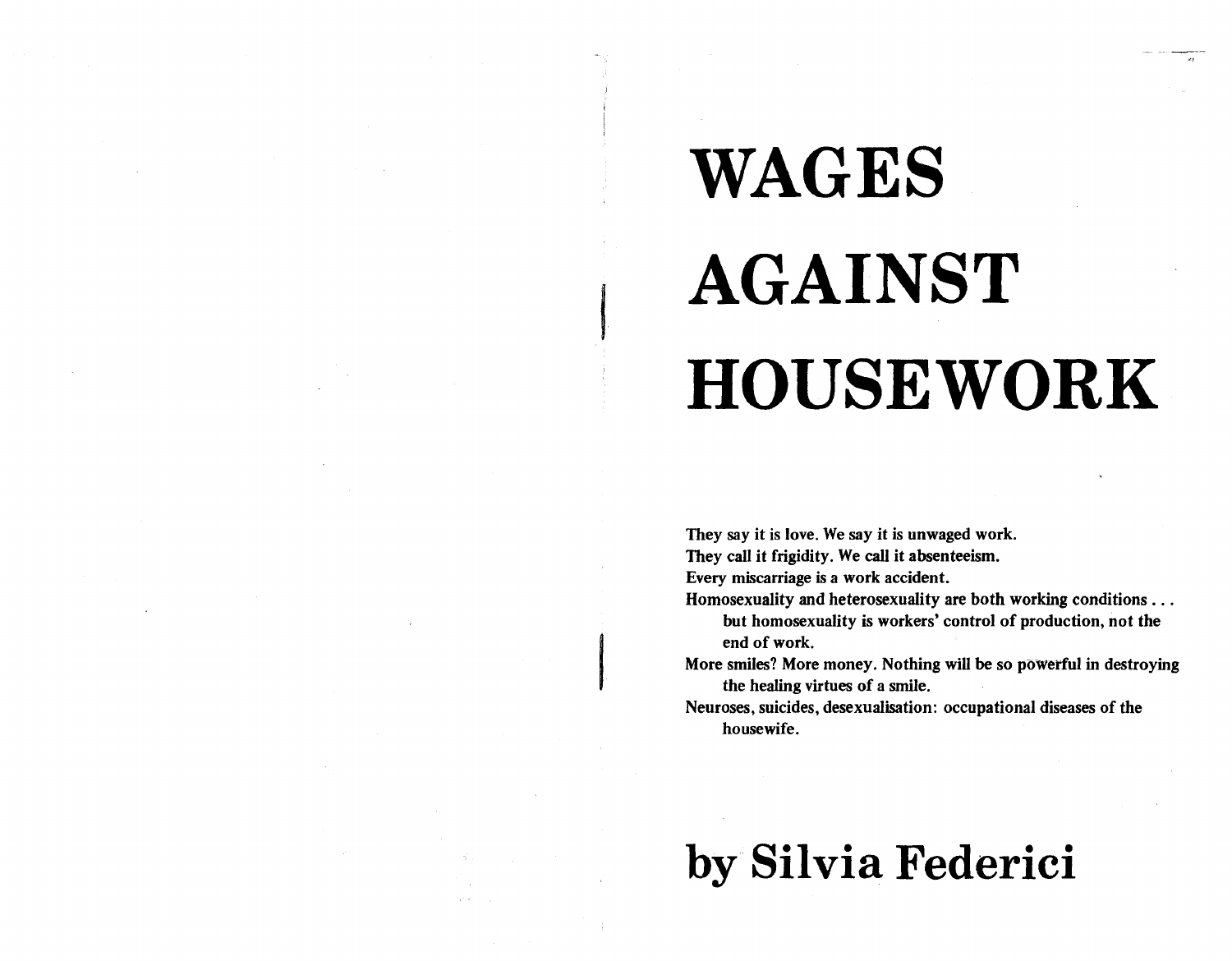Published jointly by the Power of Women Collective and the Falling Wall Press

Designed, typeset and printed by the Falling Wall Press

First edition, April 1975 ©Silvia Federici ISBN 0 9S02702 9 6

Price: (UK) 20p plus 10p postage

\$0.70 post free by surface mail from Falling Wall Press

*Obtainable from:* 

Falling Wall Press Ltd., 79 Richmond Road, Montpelier, Bristol BS6 5EP

## Wages **against Housework**

They say it is love. We say it is unwaged work.

They call it frigidity. We call it absenteeism.

Every miscarriage is a work accident.

 $\mathbf{r}$ 

Homosexuality and heterosexuality are both working conditions ...

but homosexuality is workers' control of production, not the end of work.

More smiles? More money. Nothing will be so powerful in destroying the healing virtues of a smile.

Neuroses, suicides, desexualisation: occupational diseases of the housewife.

Many times the difficulties and ambiguities which women express in discussing wages for housework stem from the reduction of wages for housework to a thing, a lump of money, instead of viewing it as a political perspective. The difference between these two standpoints is enormous. To view wages for housework as a thing rather than a perspective is to detach the end result of our struggle from the struggle itself and to miss its significance in demystifying and subverting the role to which women have been confined in capitalist society.

When we view wages for housework in this reductive way we start asking ourselves: what difference could some more money make to our lives? We might even agree that for a lot of women who do not have any choice except for housework and marriage, it would indeed make a lot of difference. But for those of us who seem to have other choices-professional work, enlightened husband, communal way of life, gay relations or a combination of these-it would not make much of a difference at all. For us there are supposedly other ways of achieving economic independence, and the last thing we want is to get it by identifying ourselves as housewives, a fate which we all agree is, so to speak, worse than death. The problem with this position is that in our imagination we usually add a bit of money to the shitty lives we have now and then ask, so what? on the false premise that we could ever get that money without at the same time revolutionising-in the process of struggling for it-all our

 $\mathbf{1}$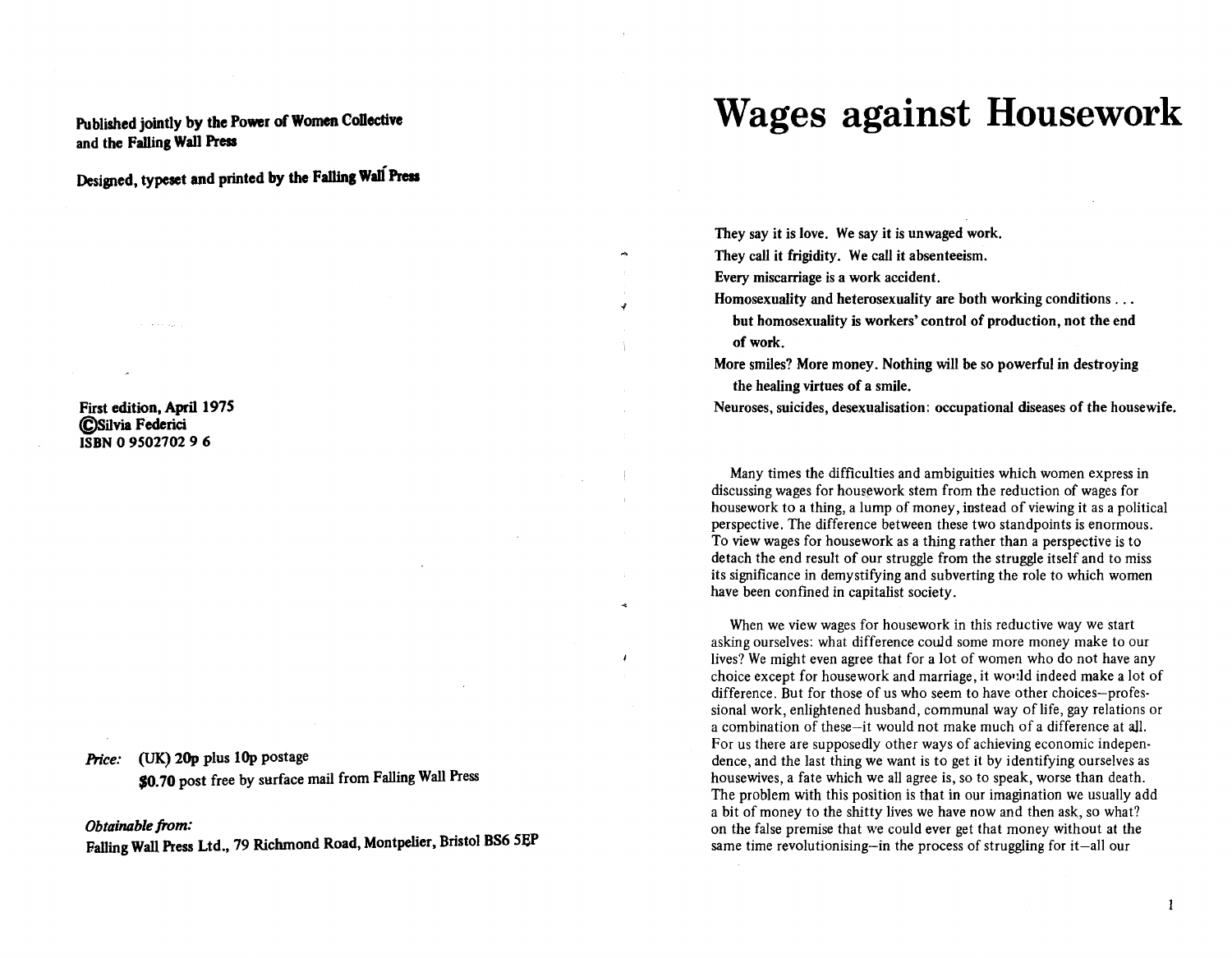family and social relations. But if we take wages for housework as a political perspective, we can see that struggling for it is going to produce a revolution in our lives and in our social power as women. It is also clear that if we think we do not 'need' that money, it is because we have accept· ed the particular forms of prostitution of body and mind by which we get the money to hide that need. As I will try to show, not only is wages for housework a revolutionary perspective, but *it is the only revolutionary perspective from a feminist viewpoint and ultimately for the entire working class.* 

### **'A labour of love'**

It is impertant to recognise that when we speak of housework we are not speaking of a job as other jobs, but we are speaking of the most pervasive manipulation, the most subtle and mystified violence that capitalism has ever perpetrated against any section of the working class. True, under capitalism every worker is manipulated and exploited and his/her relation to capital is totally mystified. The wage gives the impression of a fair deal: you work and you get paid, hence you and your boss are equal; while in reality the wage, rather than paying for the work you do, hides all the unpaid work that goes into profit. But the wage at least recognises that you are a worker, and you can bargain and struggle around and against the terms and the quantity of that wage, the terms and the quantity of that work. To have a wage means to be part of a social contract, and there is no doubt concerning its meaning: you work, not because you like it, or because it comes naturally to you, but because it is the only condition under which you are allowed to live. But exploited as you might be, you *are not that work.* Today you are a postman, tomorrow a cabdriver. All that matters is how much of that work you have to do and how much of that money you can get.

But in the case of housework the situation is qualitatively different. The difference lies in the fact that not only has housework been imposed on women, but it has been transformed into a natural attribute of our female physique and personality, an internal need, an aspiration, supposedly coming from the depth of our female character. Housework had to be transformed into a natural attribute rather than be recognised as a social contract because from the beginning of capital's scheme for women this work was destined to be unwaged. Capital had to convince us that it is a natural, unavoidable and even fulfIlling activity to make us accept our unwaged work. In its tum, the unwaged condition of housework has been the most powerful weapon in reinforcing the common assumption that *housework is not work,* thus preventing women from struggling against it, except in the privatised kitchen-bedroom quarrel that all society agrees to

ridicule, thereby further reducing the protagonist of a struggle. We are seen as nagging bitches, not workers in struggle.

Yet just how natural it is to be a housewife is shown by the fact that it takes at least twenty years of socialisation-day-to·day training, performed by an unwaged mother-to prepare a woman for this role, to convince her that children and husband are the best she can expect from life. Even so, it hardly succeeds. No matter how well trained we are, few are the women who do not feel cheated when the bride's day is over and they find themselves in front of a dirty sink. Many of us still have the illusion that we marry for love. A lot of us recognise that we marry for money and security; but it is time to make it clear that while the love or money involved is very little, the work which awaits us is enormous. This is why older women always tell us 'Enjoy your freedom while you can, buy whatever you want now ...' But unfortunately it is almost impossible to enjoy any freedom if from the earliest days of life you are trained to be docile, subservient, dependent and most important to *sacrifice yourself* and even to get pleasure from it. If you don't like it, it is your problem, your failure, your guilt, your abnormality.

We must admit that capital has been very successful in hiding our work. It has created a true masterpiece at the expense of women. By denying housework a wage and transforming it into an act of love, capital has killed many birds with one stone. First of all, it has got a hell of a lot of work almost for free, and it has made sure that women, far from struggling against it, would seek that work as the best thing in life (the magic words: 'Yes, darling, you are a real woman'). At the same time, it has disciplined the male worker also, by making *his* woman dependent on *his* work and *his* wage, and trapped him in this discipline by giving him a servant after he himself has done so much serving at the factory or the office. In fact, our role as women is to be the unwaged but happy, and most of all loving, servants of the 'working class', i.e. those strata of the proletariat to which capital was forced to grant more social power. In the same way as god created Eve to give pleasure to Adam, so did capital create the housewife to service the male worker physically, emotionally. and sexually-to raise *his* children, mend his socks, patch up his ego when it is crushed by the work and·the social relations (which are relations of loneliness) that capital has reserved for him. It is precisely this peculiar combination of physical, emotional and sexual services that are involved in the role women must perform for capital that creates the specific character of that servant which is the housewife, that makes her work so burdensome and at the same time invisible. It is not an accident that most men start thinking of getting married as soon as they get their first job. This is not only because now they can afford it, but because having somebody at home who takes care of you is the only condition not to go

ż

2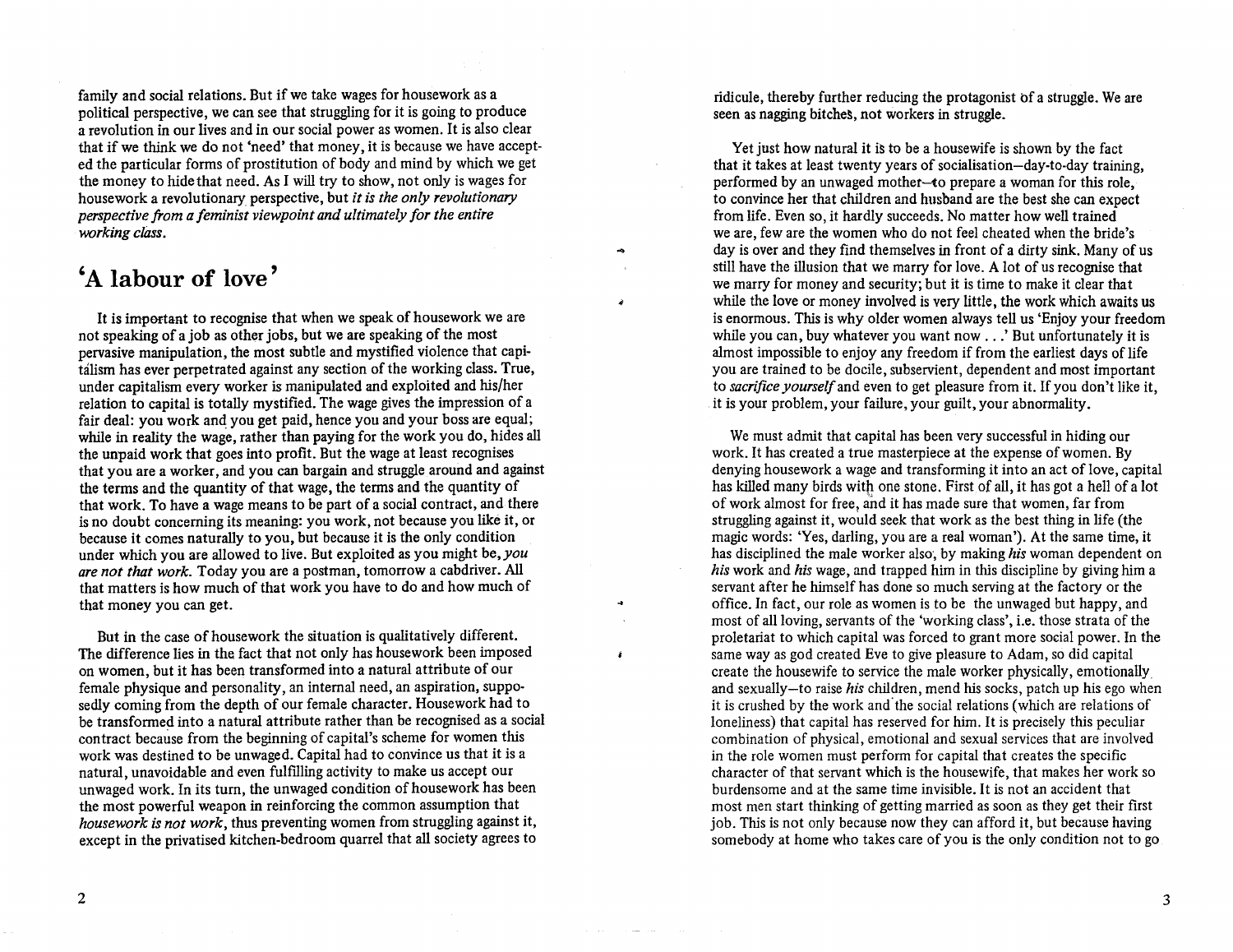crazy after a day spent on an assembly line or at a desk. Every woman knows that this is what she should be doing to be a true woman and have a 'successful' marriage. And in this case too, the poorer the family the higher the enslavement of the woman, and not simply because of the monetary situation. In fact capital has a dual policy, one for the middle class and one for the proletarian family. It is no accident that we find the most unsophistioated machismo in the working class family: the more blows the man gets at work the more his wife must be trained to absorb them, the more he is allowed to recover his ego at her expense. You beat your wife and vent your. rage against her when you are frustrated or overtired by your work or when you are defeated in a struggle (to go into a factory is itself a defeat). The more the man serves and is bossed around, the more he bosses around. A man's home is his castle ... and his wife has to learn to wait in silence when he is moody, to put him back together when he is broken down and swears at the world, to turn around in bed when he says 'I'm too tired tonight,' or when he goes so fast at lovemaking that, as one woman put it, he might as well make it with a mayonnaise jar. (Women have always found ways of fighting back, or getting back at them, but always in an isolated and privatised way. The problem, then, becomes how to bring this struggle out of the kitchen and bedroom and into the streets.)

)

 $\sum_{i=1}^{n}$ 

)

}

This fraud that goes under the name of love and marriage affects all of us, even if we are not married, because *once housework was totally naturalised and sexualised,* once it became a feminine attribute, all of us as females are characterised by it. If it is natural to do certain things, then all women are expected to do them and even like doing them-even those women who, due to their social position, could escape some of that work or most of it (their husbands can afford maids and shrinks and other forms of relaxation and amusement). We might not serve one man, but we are all in a servant relation with respect to the whole male world. This is why to be called a female is such a putdown, such a degrading thing. ('Smile, honey, what's the matter with you?' is something every man feels entitled to ask you, whether he is your husband, or the man who takes your.ticket, or your boss at work.)

#### **The revolutionary perspective**

If we start from this analysis we can see the revolutionary implications of the demand for wages for housework. *It is the demand by which our nature ends and our struggle begins because just to want wages for housework means to refuse that work as the expression of our nature,* and therefore to refuse precisely the female role that capital has invented for us.

To ask for wages for housework will by itself undermine the expectations society has of us, since these expectations-the essence of our socialisation-are all functional to our wageless condition in the home. In this sense, it is absurd to compare the struggle of women for wages to the struggle of male workers in the factory for more wages. The waged worker in struggling for more wages challenges his social role but remains within it. When we struggle for wages *we struggle unambiguously and directly against our social role.* In the same way there is a qualitative difference between the struggles of the waged worker and the struggles of the slave *for a wage against that slavery.* It should be clear, however, that when we struggle for a wage we do not struggle to enter capitalist relations, because we have never been out of them. We struggle to break capital's plan for women, which is an essential moment of that planned division of labour and social power within the working class, through which capital has been able to maintain its power. Wages for housework, then, is a revolutionary demand not because by itself it destroys capital, but because it attacks capital and forces it to restructure social relations in terms more favourable to us and consequently *more favourable to the unity of the class.* In fact, to demand wages for housework does not mean to say that if we are paid we will continue to do it. It means precisely the opposite. To say that we want money for housework is the first step towards refusing to do it, because the demand for a wage makes our work visible, which is the most indispensable condition to begin to struggle against it, both in its immediate aspect as housework and its more insidious character as femininity. .

Against any accusation of 'economism' we should remember that *money is capital,* i.e. *it is the power to command labour.* Therefore to reappropriate that money which is the fruit of our labour-of our mothers' and grandmothers' labour- means at the same time to undermine capital's power to command forced labour from us. And we should not distrust the power of the wage in demystifying our femaleness and making visible our work-our femaleness as work- since the lack of a. wage has been so powerful in shaping this role and hiding our work. To demand wages for housework is to make it visible that our minds, bodies and emotions have all been distorted for a specific function, in a specific function, and then have been thrown back at us as a model to which we should all conform if we want to be accepted as women in this society.

To say that we want wages for housework is to expose the fact that housework is already money for capital, that capital has made and makes money out of our cooking, smiling, fucking. At the same time, it shows that we have cooked, smiled, fucked throughout the years not because it was easier for us than for anybody else, but because we did not have any other choice. Our faces have become distorted from so much smiling, our

5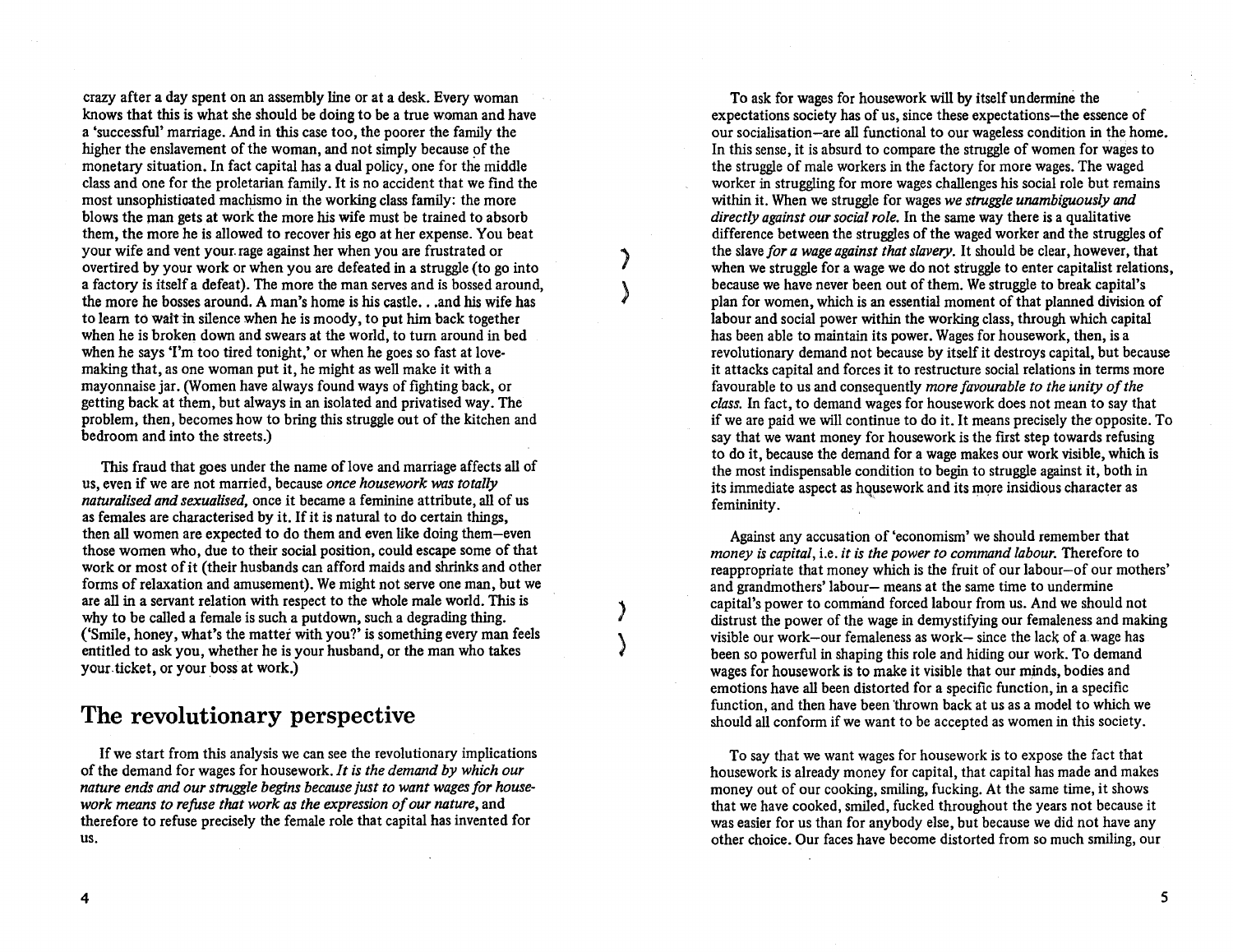feelings have got lost from so much loving, our oversexualisation has left us completely desexualised.

Wages for housework is only the beginning, but its message is clear: *from now on they have to pay us because as females we do not guarantee anything any longer.* We want to call work what is work so that eventu· ally we might rediscover what is love and create what will be our sexuality which we have never known. And from the viewpoint of work we can ask not one wage but many wages, because we have been forced into many jobs at once. We are housemaids, prostitutes, nurses, shrinks; this is the essence of the 'heroic' spouse who is celebrated on 'Mother's Day'. We say: stop celebrating our exploitation, our supposed heroism. From now on we want money for each moment of it, so that we can refuse some of it and eventually all of it. In this respect nothing can be more effective than to show that our female virtues have a calculable money value, until today only for capital, increased in the measure that we were defeated; from now on against capital *for us.* in the measure we organise our power.

#### **The struggle for social services**

This is the most radical perspective we can adopt because although we can ask for everything, day care, equal pay, free laundromats, we will never achieve any real change unless we attack our female role at its roots. Our struggle for social services, i.e. for better working conditions, will always be frustrated if we do not first establish that our work is work. Unless we struggle against the totality of it we will never achieve victories with respect to any of its moments. We will fail in the struggle for the free laundromats unless we first struggle against the fact that we cannot love except at the price of endless work, which day after day cripples our bodies, our sexuality, our social relations, unless we first escape the blackmail whereby our need to give and receive affection is turned against us as a work duty for which we constantly feel resentful against our husbands, children and friends, and guilty for that resentment. Getting a second job does not change that role, as years and years of female work outside the house still witness. The second job not only increases our exploitation, but simply reproduces our role in different forms. Wherever we tum we can see that the jobs women perform are mere extensions of the housewife condition in all its implications. That is, not only do we become nurses, maids, teachers, secretaries-all functions for which we are well trained in the home-but we are in the same bind that hinders our struggles in the home: isolation, the fact that other people's lives depend on us, or the impossibility to see where our work begins and ends, where our work ends and our desires begin. Is bringing coffee to your boss and chatting with him about his marital problems

secretarial work or is it a personal favour? Is the fact that we have to worry about our looks on the job a condition of work or is it the result of female vanity? (Until recently airline stewardesses in the United States were periodically weighed and had to be constantly on a diet-a torture that all women know-for fear of being laid off.) As is often said-when the needs of the waged labour market require her presence there-' A woman can do any job without losing her femininity,' which simply means that no matter what you do you are still a cunt.

As for the proposal of socialisation and collectivisation of housework, a couple of examples will be sufficient to draw a line between these alternatives and our perspective. It is one thing to set up a day care centre the way we want it, and demand that the State pay for it. It is quite another thing to deliver our children to the State and ask the State to control them, discipline them, teach them to honour the American flag not for five hours, but for fifteen or twenty-four hours. It is one thing to organise communally the way we want to eat (by ourselves, in groups, etc.) and then ask the State to pay for it, and it is the opposite thing to ask the State to organise our meals. In one case we regain some control over our lives, in the other we extend the State's control over us.

#### **The struggle against housework**

Some women say: how is wages for housework going to change the attitudes of our husbands towards us? Won't our husbands still expect the same duties as before and even more than before once we are paid for them? But these women do not see that they can expect so much from us precisely because we are not paid for our work, because they assume that it is 'a woman's thing' which does not cost us much effort. Men are able to accept our services and take pleasure in them because they presume that housework is easy for us, that we enjoy it because we do it for their love. They actually expect us to be grateful because by marrying us or living with us they have given us the opportunity to express ourselves as women (i.e. to serve them), 'You are lucky you have found a man like me'. Only when men see our work as work-our love as work-and most important *our determination to refuse both,* will they change their attitude towards us. When hundreds and thousands of women are in the streets saying that endless cleaning, being always emotionally available, fucking at command for fear of losing our jobs is hard, hated work which wastes our lives, then they will be scared and feel undermined as men. But this is the best thing that can happen from their own point of view, because by exposing the way capital has kept us divided (capital has disciplined them through us and us through them-each other, against each other), we-their crutches, their slaves, their chains-open the process